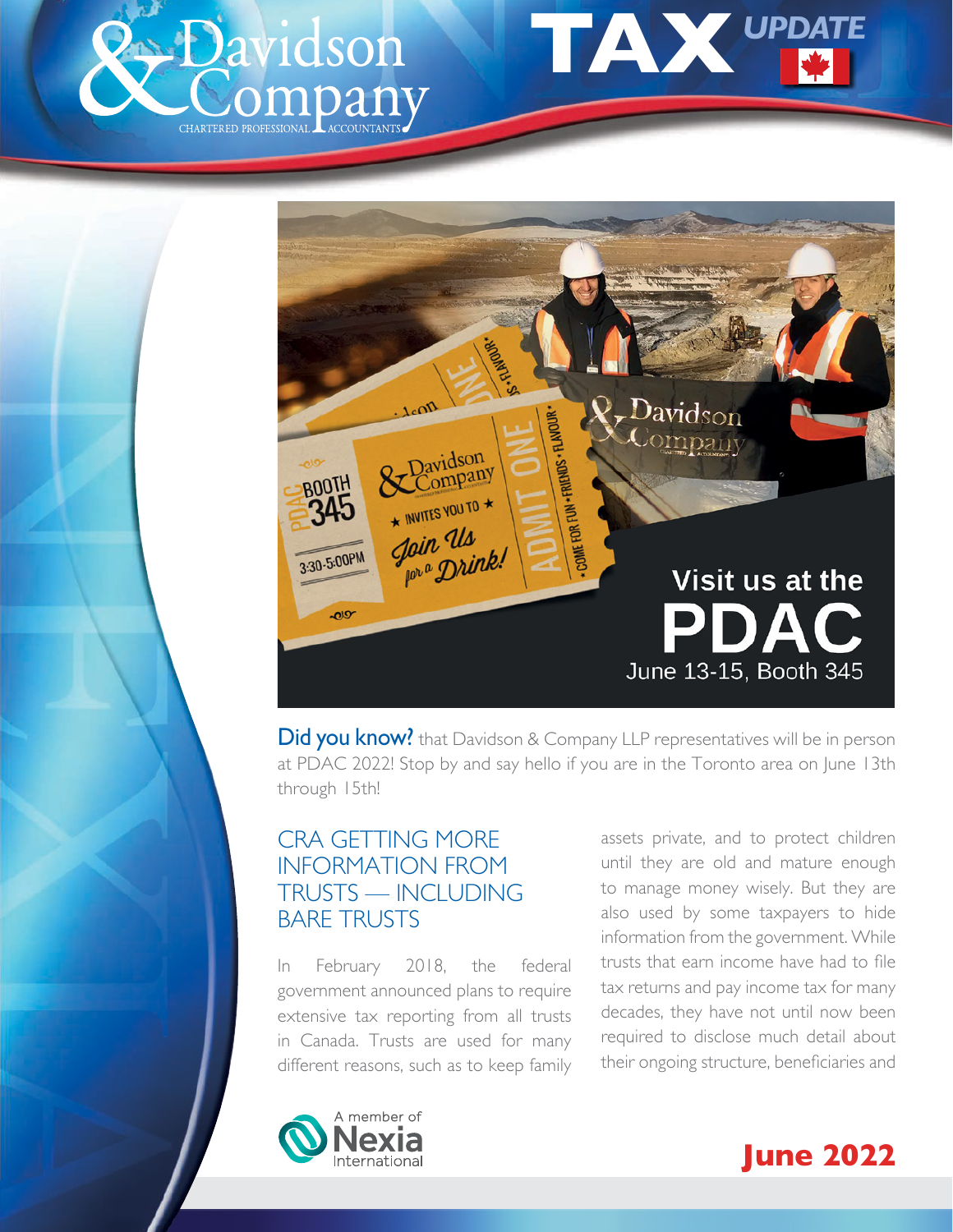| <b>CRA Getting More Information from</b>   |  |
|--------------------------------------------|--|
| <b>Trusts — Including Bare Trusts  I</b>   |  |
| <b>Must You Disclose Your Tax Planning</b> |  |
|                                            |  |

control — unless they are specifically selected for audit and the Canada Revenue Agency asks for this information. Also, trusts that were not actually paying tax — but might be holding significant assets — generally did not have to file tax returns.

Draft legislation to implement a new reporting regime was released in July 2018, for public comment, with the intention that the rules would come into force for the 2021 tax year. However, after receiving extensive comments, the Department of Finance did not release revised legislation, or include it in a Bill, for several years.

Finally, on February 4th of this year, Finance released revised draft legislation and regulations. At time of writing they had not yet been introduced in Parliament as a Bill, but they will almost certainly be passed this year. The new rules will take effect for the 2022 tax year (technically, for tax years ending on December 31, 2022 or later), so they will apply to **trust tax returns for 2022 that must be filed by March 31, 2023.**

Under the new regulations (Reg. 204.2), every trust (with some exceptions, discussed below) will be required to disclose the name, address, date of birth, jurisdiction of residence and tax number of every trustee and beneficiary, as well as any person who created the trust or transferred or lent money to it (not counting a transfer for fair market consideration or a loan at

| <b>GST Or HST Between Related</b> |  |
|-----------------------------------|--|
|                                   |  |
| <b>Court Cases - Why Are</b>      |  |
|                                   |  |
|                                   |  |

a reasonable rate of interest). Any person who is a "protector" or can make certain decisions affecting the trust must be listed as well.

The **penalties** for non-compliance with this new disclosure will be severe. For even innocent non-disclosure, the penalty for not filing or late filing will be \$25 per day, minimum \$100 and **maximum \$2,500 (after 100 days)**. But on top of that, if the non-compliance is done knowingly or with gross negligence (e.g., wilful blindness), there will be an additional penalty, **minimum \$2,500 and maximum of 5% of the highest value of the trust throughout the year**. So, for example, if someone deliberately doesn't report this information for 5 years before the CRA finds out, they may be subject to a penalty of 25% or more of the trust's assets — plus accrued interest on the penalty.

Also under the changes announced on February 4, **bare trusts** will need to be disclosed as well (ITA s. 150(1.3)). Bare trusts are extensively used in Canada to hold commercial real estate — typically a nominee corporation is the legal owner of a property, as bare trustee for the real owners. If this proposal is not changed, it will mean a lot of compliance problems, and likely **extensive penalties being assessed** because not every existing bare trust will be identified and reported. **If you are involved in ownership of commercial property that is held by a bare trustee**, make sure to follow up to find out if this rule is enacted.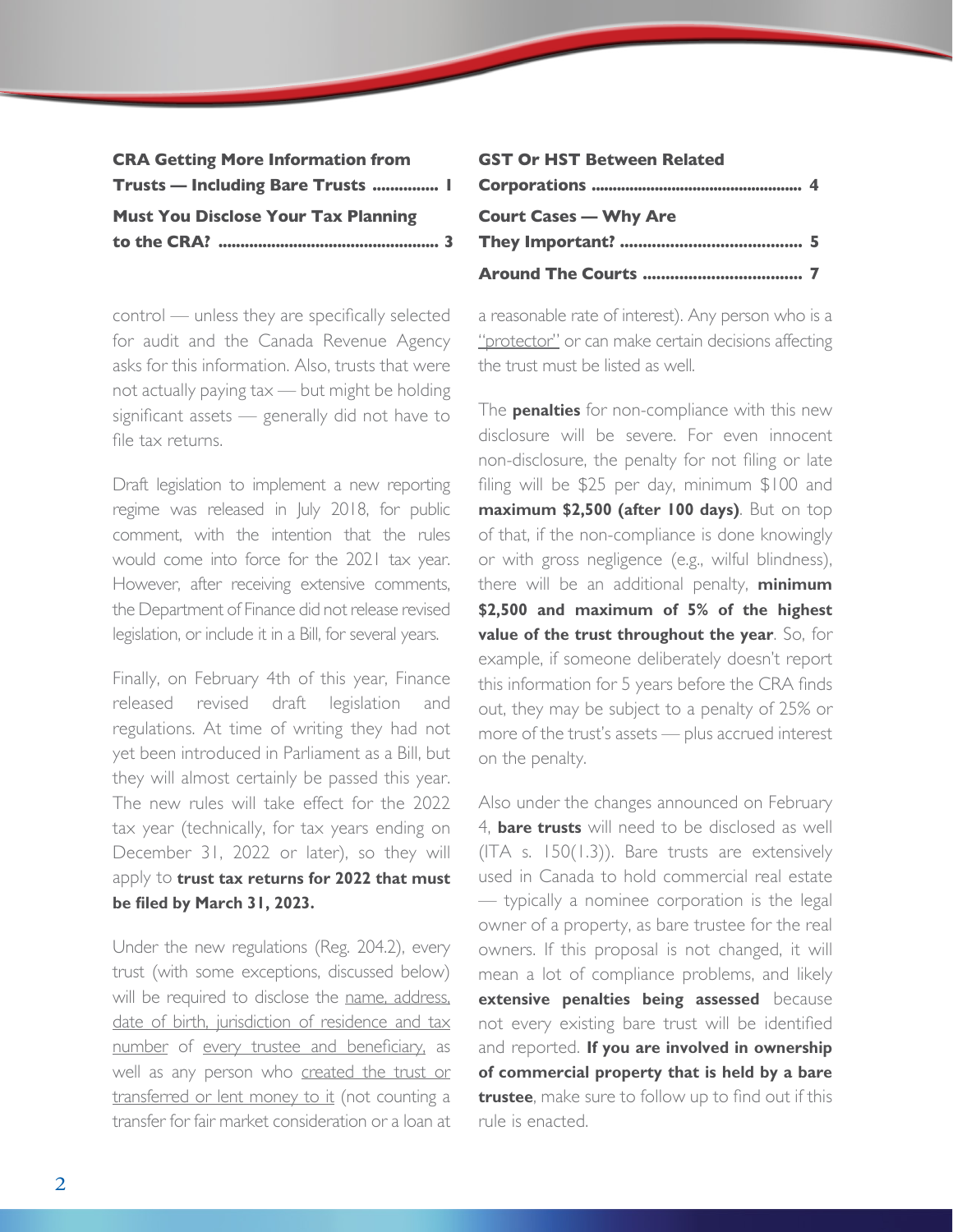<span id="page-2-0"></span>Certain trusts are excluded from these rules:

- a trust in existence for less than 3 months at year-end
- a trust holding only cash and certain investments (such as listed stocks and mutual funds) totalling no more than \$50,000
- a trust account required by law for a regulated activity, such as for a lawyer or a real estate broker, provided it is not a separate trust for a specific client or clients
- a registered charity, non-profit organization, mutual fund trust, employee life and health trust, and numerous other trusts governed by the Income Tax Act (e.g., RRSP, RRIF, RESP, TFSA, registered pension plan and many others)

If these rules come into force as proposed, and you are a trustee or in control of trust property, you will have to make sure to comply with these rules by **March 31, 2023** or you may be subject to the penalties. So you will need to keep on top of this issue and find out when the legislation is enacted and how exactly the rules apply to you.

## MUST YOU DISCLOSE YOUR TAX PLANNING TO THE CRA?

Income Tax Act section 237.3 has **"reportable transaction"** rules in place, effective since 2011, requiring certain tax planning to be disclosed to the CRA. If two of three "hallmarks" of a tax scheme are present, it must be reported. The hallmarks are:

- (a) **contingent fees** for the promoter of the scheme — the amount they get paid depends on how much they save you
- (b) **confidentiality** you are not allowed to disclose the scheme to others (typically because the promoter doesn't want others copying a plan they developed)
- (c) "**contractual protection**", such as insurance or a promise to cover the costs of appealing if you are reassessed by the CRA

Draft legislation released on February 4, 2022 will make the reporting apply if you have **even one of the above hallmarks**. Thus, for example, if an advisor charges you a fee based on success of a tax plan, without either of the other hallmarks, it will now be a "reportable transaction" that you will have to disclose to the CRA.

**Both taxpayers and promoters must report** any reportable transactions. And the penalties for not reporting are severe. The penalty may be equal to the **entire contingent fee potentially payable** to the promoter. And both taxpayers and promoters are liable for the penalty. As well, until the reporting is done and the penalty is paid, the tax benefits of the scheme will be denied, and the usual limitation period for the CRA to reassess is suspended.

As well as the reportable transaction rules, the draft legislation introduces new **"notifiable transaction"** rules (section 237.4). The CRA will publish a list of schemes that it considers offside. If you are involved in one of these schemes, whether as taxpayer, advisor or promoter, you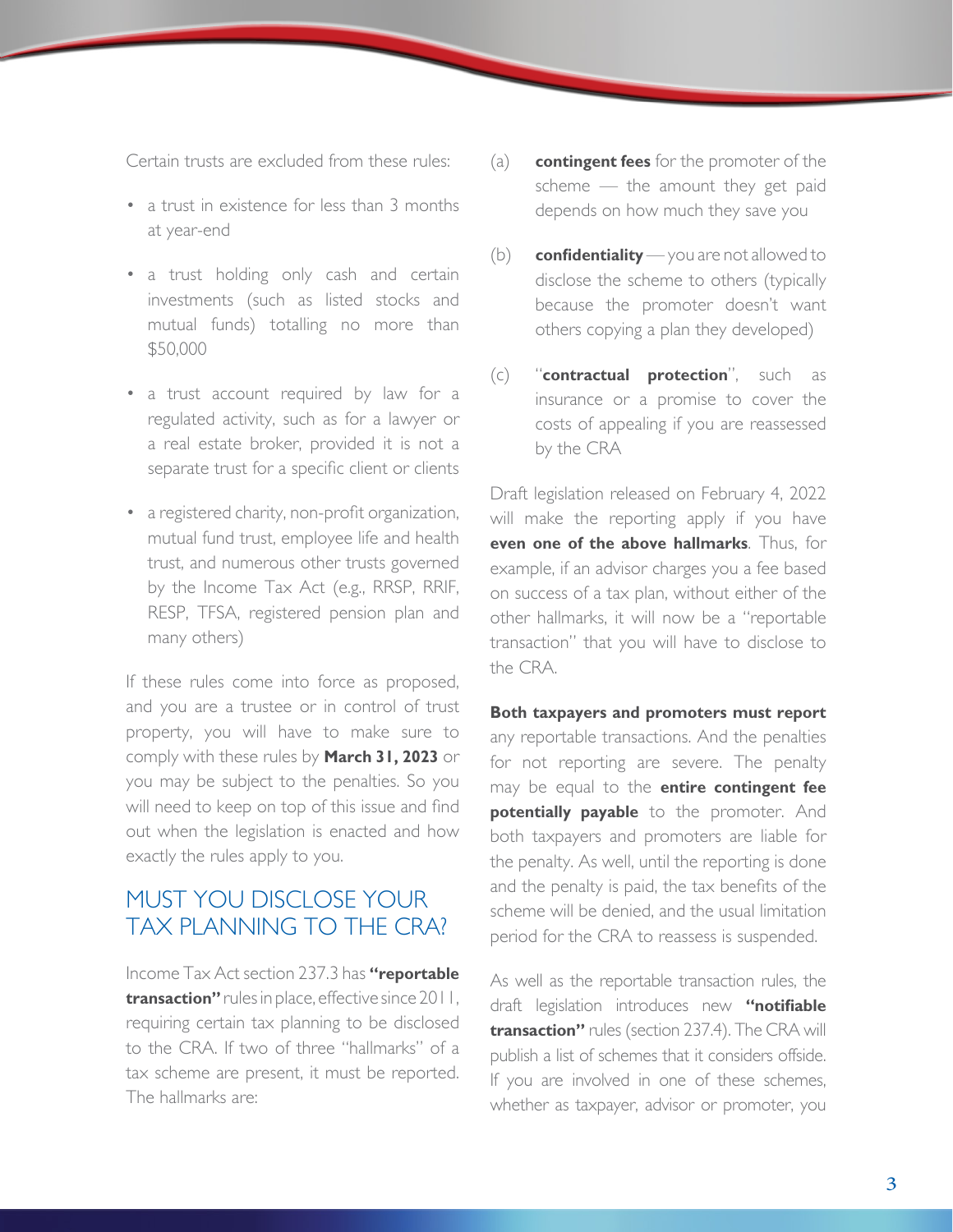<span id="page-3-0"></span>will have to notify the CRA or again be subject to severe penalties. The Department of Finance has published an initial list of the notifiable schemes. They include: using bankruptcy to eliminate a debt in a way that prevents the negative tax consequences of the commercial debt forgiveness rules; arranging for a corporation to not be a "Canadian-controlled private corporation" so as to avoid the high tax on investment income; avoiding the "21-year deemed disposition" rule for trusts; and several others.

Finally, the draft legislation introduces **"uncertain tax treatment"** rules for corporations with assets over \$50 million and audited financial statements. They will be required to disclose to the CRA the details of uncertainties that affect their financial statements.

At time of writing, all of these rules had not yet been introduced in Parliament as a Bill. However, they will almost certainly be passed this year. They are scheduled to apply for 2022 and later years.

## GST OR HST BETWEEN RELATED CORPORATIONS

If you have more than one corporation under your control, what happens for purposes of the Goods and Services Tax (GST), Harmonized Sales Tax (HST) or Quebec Sales Tax (QST), if they charge amounts to each other?

(GST, HST and QST all follow the same rules. This discussion does not apply to the provincial retail sales taxes in B.C., Saskatchewan and Manitoba. For simplicity, we will refer simply to "**GST**" below.)

For example, Xco might charge Yco management fees, or Xco might charge Yco rent for use of Xco's office building. These arrangements might be set up for tax purposes, or for creditor proofing, to ensure that an operating company does not have too many assets in case of an unexpected lawsuit.

In most cases, except for interest paid on a loan, such fees are subject to GST.

Provided Yco is carrying on a business of making supplies that are taxable (or "zero-rated") under the GST, and is GST-registered, **Yco can claim input tax credits** to recover all GST it pays to Xco, so the GST cost is really just a temporary cash-flow cost. Nevertheless, there is still a cost, and the GST requires extra paperwork and accounting in addition to the cash flow.

However, for **"closely related" corporations**, an election is available to *not* have to charge this GST. "Closely related" basically means under common *corporate* control. For example, if Xco owns all the shares of Yco, or Zco owns both of them, then they are closely related. However, if you *personally* own all the shares of both Xco and Yco, they are not "closely related" (as this term is defined in the GST legislation).

From 1991 when the GST was first introduced, this "closely related corporations election" did not require the corporations to file anything with the CRA. It was enough for them to simply agree between them that no GST would apply to the intercorporate charges, and to complete Form GST25 and keep it in their records in case of audit.

Since 2015, however, the election must be completed on Form RC4616 (available from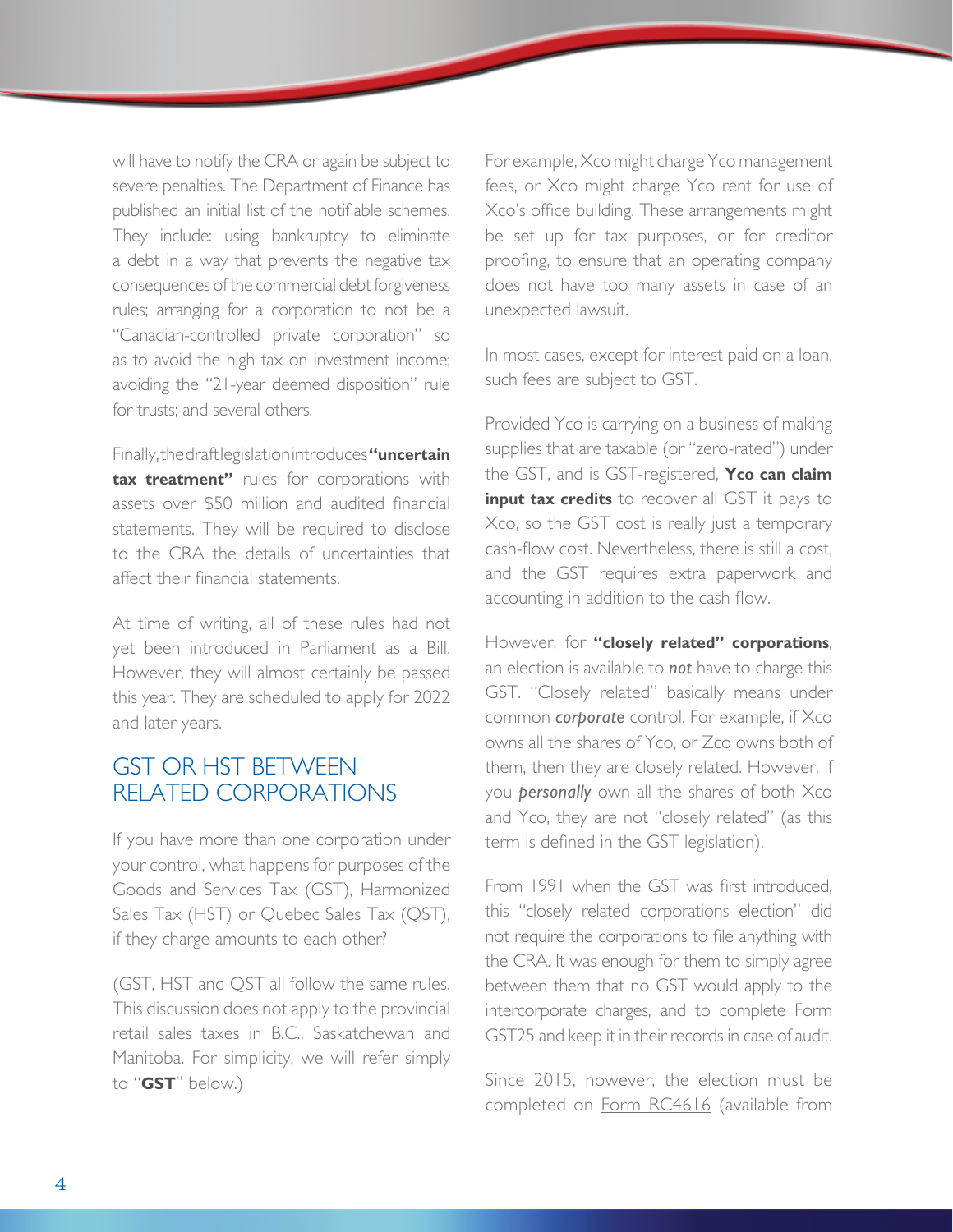#### <span id="page-4-0"></span>canada.ca), and filed with the CRA. **Any old elections on Form GST25 are no longer valid.**

If you have corporations that charge fees or rent to each other without GST applying, make sure to have them complete a Form RC4616 and file it with the CRA. Otherwise, if it is ever audited, the corporation charging the fees or rent will be assessed by the CRA for the unremitted GST plus interest and possibly penalties.

Also, make sure that you are not using the election for corporations that are not "closely related" as defined in the legislation.

If you have an existing arrangement with corporations that are not charging GST or HST and have not filed the election, but the CRA has not yet found the problem, it may be possible to avoid all interest and penalties with a Voluntary Disclosure, combined with the CRA's policy on "wash transactions". You will need professional advice on this.

## COURT CASES — WHY ARE THEY IMPORTANT?

We regularly give you news about tax cases decided in the Courts. Why are they important?

First, you need to understand the legal basis on which our tax system operates. Tax is imposed by the *Income Tax Ac*t, which is legislation passed by Parliament (and amended every year). The Department of Finance proposes changes to the Act in the annual federal Budget and throughout the year, and draft amendments to the legislation, but the changes do not become law until Parliament passes them.

When we have a majority government, it is almost a foregone conclusion that all proposals from Finance will be enacted. Even under a minority government, it is almost certain that technical amendments that are not politically charged will be enacted eventually, although this can take years. And when they are enacted, they are usually made retroactive to the date indicated when they were first announced.

But the *Income Tax Act* is very complex about 2,000 pages of difficult and sometimes unintelligible language. It takes a lot of interpretation, and its application in many situations is unclear.

The Canada Revenue Agency publishes extensive materials to help us interpret the Act. Most of this material can be found on canada.ca. CRA publications include Interpretation Bulletins, Information Circulars, Income Tax Folios, guides, pamphlets and other documents, as well as Web pages with extensive information. These can be used by taxpayers and their advisers in determining how the *Income Tax Act* will apply to any given situation. They are also used by CRA assessors, auditors and appeals officers (in addition to their internal manuals) in deciding how to assess or reassess taxpayers in any given situation.

However, the CRA **does not make the law**. As noted above, the law is made by Parliament. The CRA merely *interprets* the law. **Its interpretations are not legally binding**. There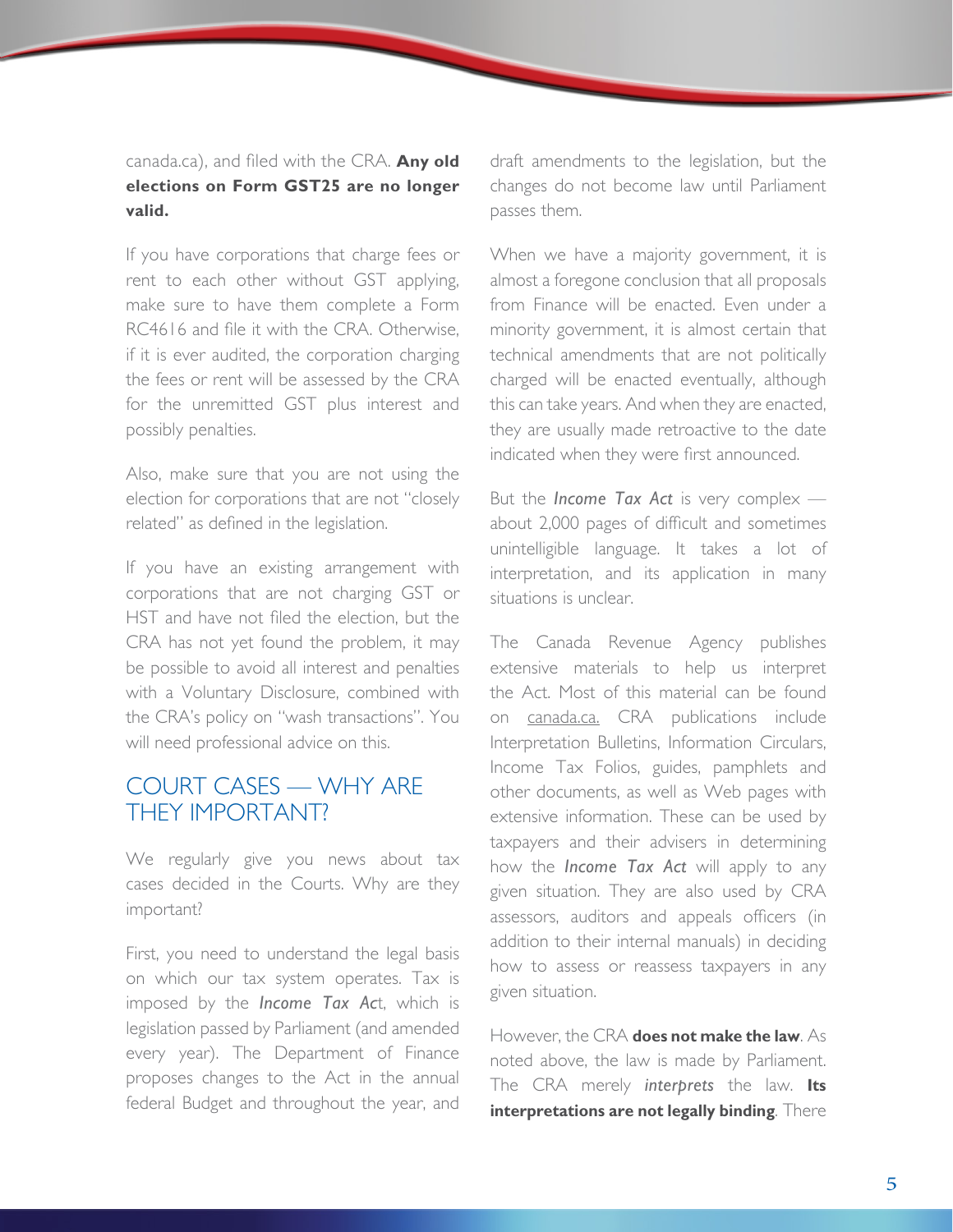are many situations where taxpayers (and their advisors) disagree with CRA interpretations.

This is where the Courts come in. Any taxpayer who disagrees with an assessment or reassessment can file a Notice of Objection within 90 days of the date on the Notice of (Re)Assessment. The matter is then considered by a CRA appeals officer; this is a purely administrative process, very informal, with telephone discussions and correspondence but no formal hearing.

If after discussing the case with the taxpayer or the taxpayer's representative and reviewing their written submissions, the appeals officer believes that the assessment was correctly based on the Income Tax Act's rules, the appeals officer will "confirm" the assessment. Or the appeals officer may "vary" the assessment to reduce it, but perhaps not as much as the taxpayer would like.

At this point, a taxpayer who still wants the assessment changed has to go to Court. Appeals of income tax (and GST) assessments are filed in the **Tax Court of Canada**.

There is nothing wrong with appealing a case to the Tax Court. It will not cause the CRA to look at you as a "problem", nor will it result in extra audit attention to you in the future. If you genuinely have a good legal case, you should appeal. But you should **consult a tax lawyer or other qualified professional** to determine whether you do have a good case. Without expert advice, it's very easy to go wrong in trying to interpret the Act.

The Tax Court of Canada is an excellent Court: well run, efficient, humane and friendly, especially to taxpayers who do not have a lawyer and are appealing a relatively modest amount of tax. Where the amount of *federal* tax and penalty does not exceed \$25,000 *for each taxation year in dispute*, an income tax appeal can be filed under the Tax Court's "Informal Procedure". (The same goes for a GST/HST appeal of a total up to \$50,000.) The process is a formal Court hearing that follows the rules of Court, but the judge is allowed to bend the rules of evidence and to be more flexible in reaching his or her decision. At the end of the day, however, the decision must still be based on the rules in the Income Tax Act, and the Tax Court will not allow a taxpayer's appeal merely because the result is otherwise unfair. There has to be a **legal basis in the Act** for allowing the appeal.

For larger appeals, the Court's General Procedure is used. While human taxpayers are allowed to represent themselves, it is highly advisable to retain a tax litigation lawyer to deal with the procedures, which include formal pleadings, Lists of Documents, discoveries, Status Hearings, motions and other procedural steps, as well as organizing and presenting the evidence properly and making the correct legal arguments.

If you are not happy with the Tax Court's decision, you can appeal to the Federal Court of Appeal, but normally only on a question of law. Any findings of fact reached by the Tax Court are binding (unless you can show that no judge could reasonably have reached that conclusion based on the evidence presented — a "palpable and overriding error"). You are not normally allowed to bring any new evidence to the Federal Court of Appeal — the decision is based on the written record of the evidence at the Tax Court trial.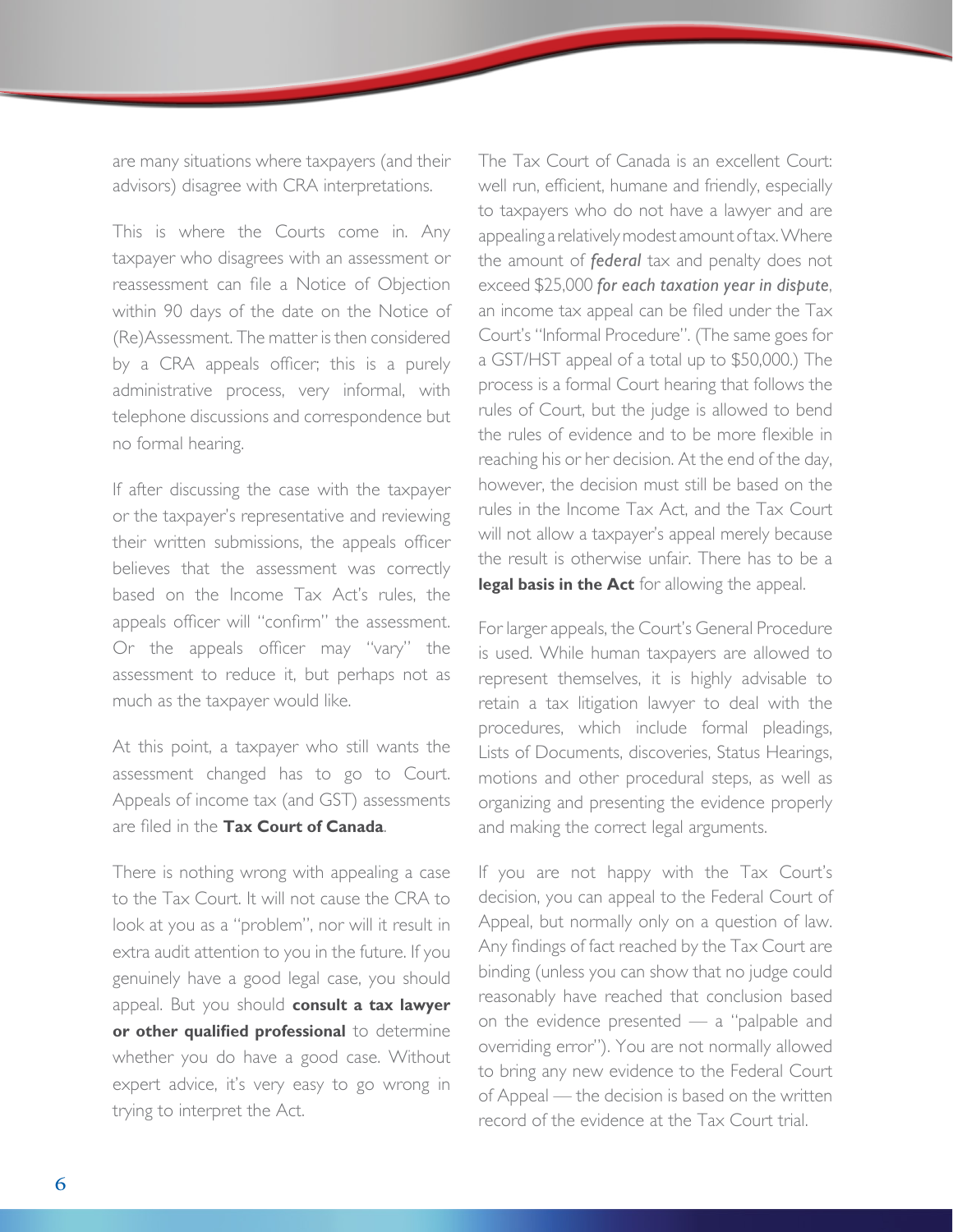<span id="page-6-0"></span>If you win at the Tax Court, the CRA can appeal to the Federal Court of Appeal, under the same rules as above.

From the Federal Court of Appeal, an appeal is possible to the Supreme Court of Canada, but only with "leave" of that Court. Either side can file an "application for leave to appeal". Leave is granted only if the issue is of "national importance". Only a very few tax cases a year are heard by the Supreme Court.

Now, what does all this mean in terms of understanding Court decisions?

• Decisions of higher courts are more precedent-setting. Lower courts are required to follow legal principles set out by the higher courts.

 Tax Court decisions under the General Procedure are less important but are still valuable. Even Informal Procedure decisions, which technically are not binding for future cases, are a good indication of where the Court is going on an issue, and in practice the CRA and other judges of the Tax Court will often follow them.

• The Courts will not give much weight to CRA publications such as Folios and Interpretation Bulletins. The judge will take note of such documents, but will not consider himself or herself in any way bound to follow the CRA's interpretation — since the CRA is one of the litigants before the Court. The law is found in the *Income Tax Act* and the case law, not in CRA publications.

- If the government does not like a Court decision, they can effectively overrule it with legislation, by introducing amendments to the *Income Tax Act* that Parliament then enacts. Many "schemes" that have succeeded in the Courts have been subsequently shot down by amendments to the Act. However, in the interim, taxpayers can still take advantage of the Court decision — unless the legislative changes are made retroactive, which they sometimes are.
- It is rare for two cases to be *exactly* alike. Often there are differences in the facts. A statement of law by a Court may appear to be broad, but it may be interpreted as being confined to the facts of the particular case that was before the Court. So there is often some "wiggle room" for a judge to effectively ignore a decision of a higher court that the judge does not like, by ruling that the facts of the cases differ and thus "distinguishing" the new case.

In other cases, the decision depends on weighing various factors, and the Court makes a decision that is more an application of the law to the particular set of facts than a general statement of the law.

# AROUND THE COURTS

### **Restrictions on fees for claiming disability tax credit put on hold for now**

Disability Tax Credit (**DTC**) status is very valuable to taxpayers who qualify. Aside from the DTC itself (worth close to \$2,000 per year in most provinces), taxpayers who are approved